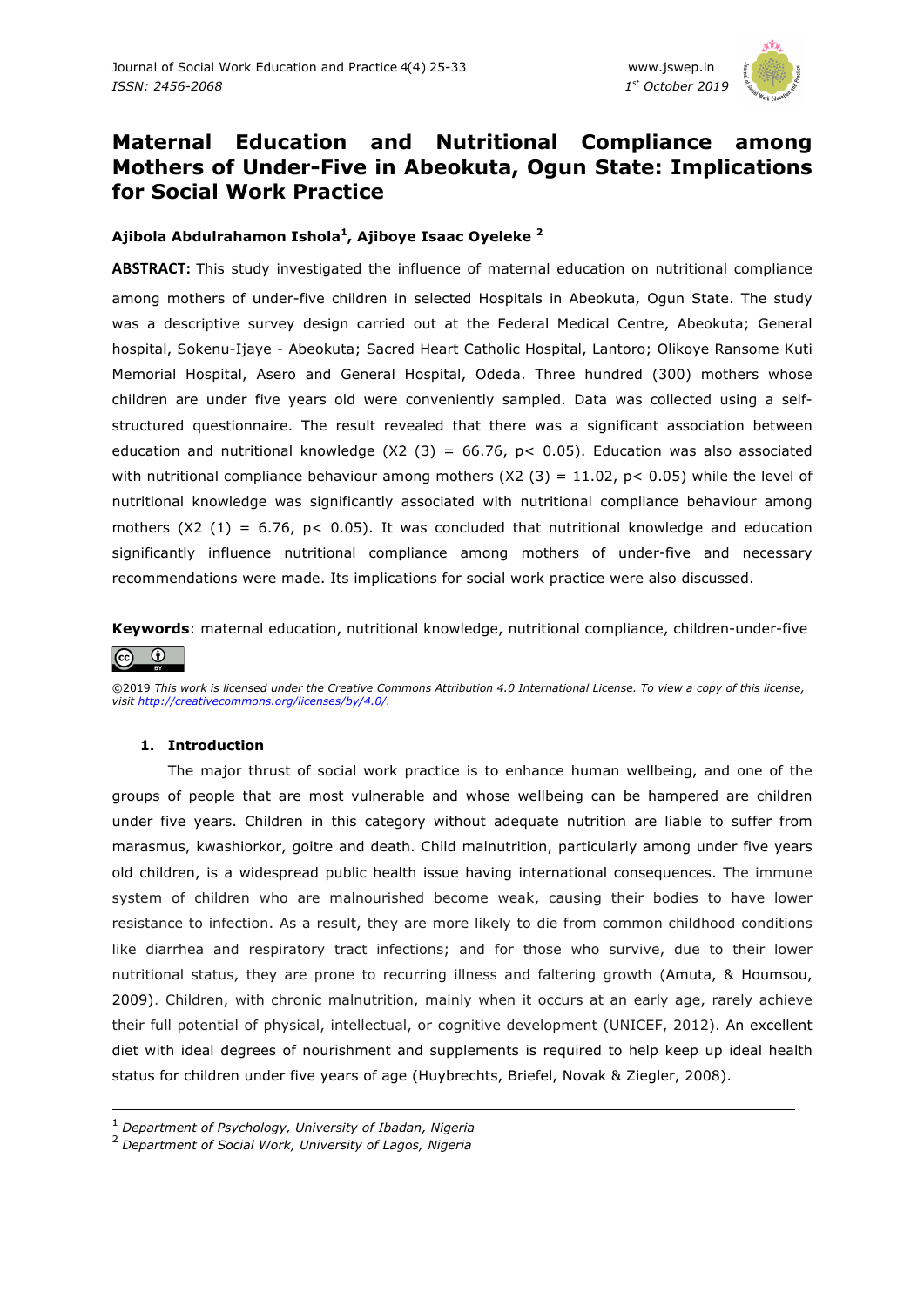Other than that, parents who have not been able to access education presents a noncomplementary diet to infants at the inappropriate time. An investigation done by Hendricks et al. (2006) uncovered that mothers who were able to access school education, began reciprocal sustenance at about the right time contrasted with those mothers who had no access to education.

As far as child nutrition is concerned, it is evident that parental involvement has a marked effect on food selection; when parents monitored children's food intake, the number of nonnutritious foods was lower (Eck, Klesges, & Hanson, 1989). Children, especially those who are under the age of five, are in the most vulnerable aspects of their lives because they are vulnerable to various growth and developmental milestone if not adequately cared. An essential aspect of their care is in their area of nutrition. Social workers working in healthcare system provide enlightenment programme that instructs nursing mothers on the care for their babies. An educational program tailored towards the nutritional aspect of babies can be of help in reducing malnutrition of the under-five children. It is against this background that this study is set to examine the influence of maternal education on the nutritional status of children.

The main objective is to examine the influence of maternal education on the nutritional status of children.

#### **2. Research Hypotheses**

- 1. H01: There is no significant relationship between education and maternal knowledge of infant nutrition.
- 2. H0<sub>2</sub>: There is no significant relationship between education and mothers' nutritional compliance.
- 3. H0<sub>3</sub>: There is no significant relationship between maternal knowledge of infant nutrition and mothers' nutritional compliance.

### **3. Theoretical Framework**

The theoretical framework that will guide this study is the knowledge, attitude and practice model. The model establishes that there is a strong interrelatedness between knowledge, attitude and practice. According to the model, an individual who is well informed about a cause of action and the implication has a very high chance of forming a positive attitude about the action. This attitude, if positive, will lead to a tendency to perform that behaviour. It implies that the knowledge of mothers about healthy nutrition for their children is a strong predictor of the attitude that the mothers will have about it. This implies that, if the mothers are aware of the enormous impact that adequate nutrition plays on their children's diet, they will develop very positive, health behaviour about it.

#### **4. Maternal Education and Nutritional Knowledge**

Mothers are individuals who are dependable to nourish their children and simultaneously sustain the eating practices of their youngsters. Poor wholesome status of children mirrors a lopsidedness in dietary intake and influenced by various ecological and financial factors, for example, low salary families (Hong, Banta & Betancourt, 2006), maternal education level (Hien & Hoa, 2009), child's introduction to the world request and term of breastfeeding (Kamal, 2011).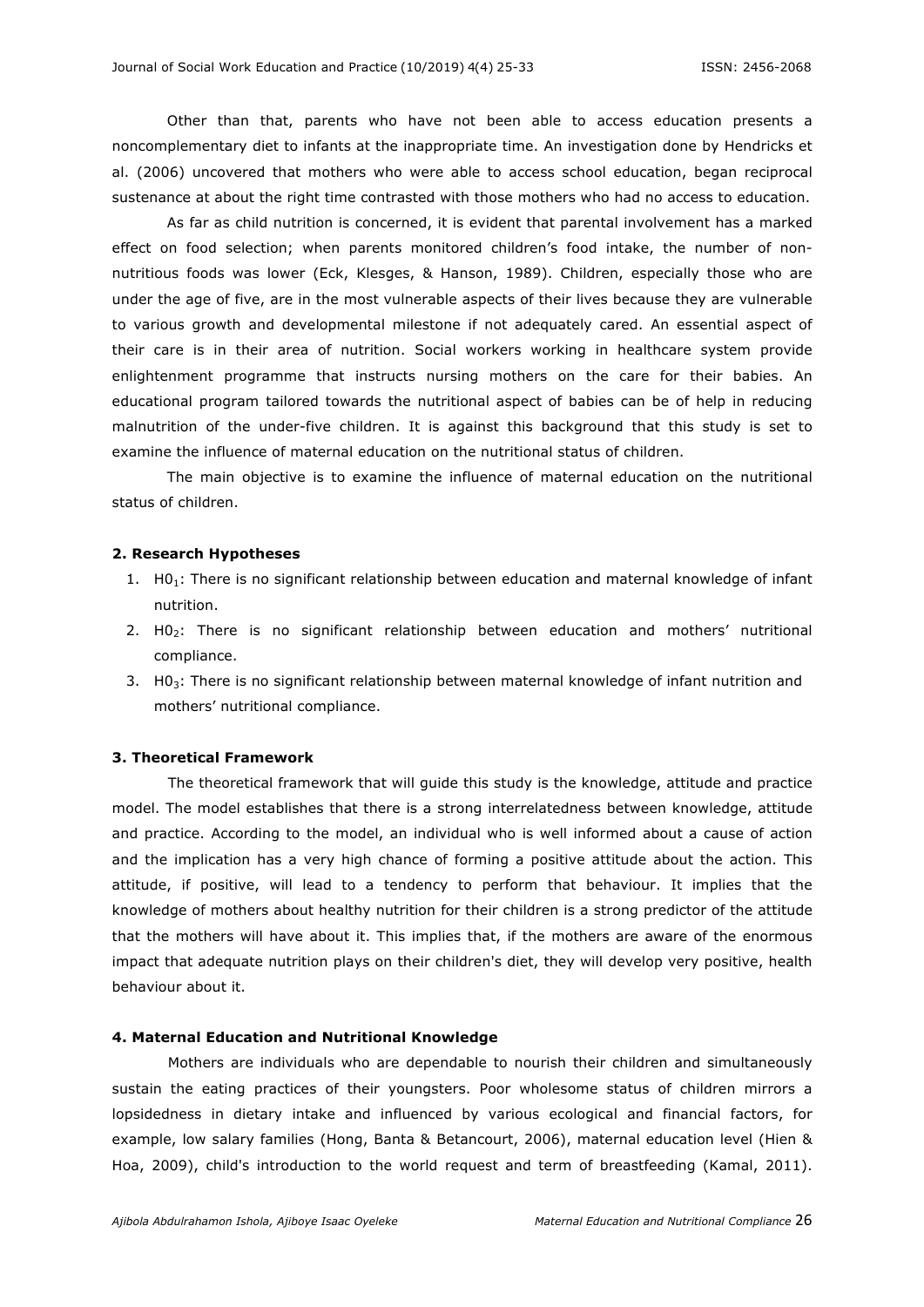Among these variables, mother's education has been viewed as having a more prominent effect on the nutritional outcome of infants (Hien & Kam, 2008; Liaqat, Rizvi, Qayyum, Ahmed & Ishtiaq, 2006). This was empirically supported by Abdalla, Sulieman, El-Tinay and Khattab (2009) that though, low educational attainment among mothers was causing the variation in feeding. However, this does not suggest that children from mothers with higher educational attainment were healthier than those of women with low (Liaqat et al., 2006). Willey, Cameron, Norris, Pettifor, and Griffiths (2009) demonstrated that maternal education influenced child health and developmental milestones. It is shown that reduced odds of stunted were decreased with length of formal maternal education (Semba, 2008). Similarly, Ramli, Agho, Inder, Bowe, Jacobs, and Dibley (2009) demonstrated that maternal educational attainment, knowledge of nutrition, and lower poverty levels predicted lower stunted rates among children. In another approach, the low education level was demonstrated to affect the mother's ability to take care of their child in an appropriate way (Matthew, Amodu, Sani & Solomon, 2009). Despite these, the greater percentage of mothers, no matter their level of education, in the developing nations did not exclusively breastfeed their child for the first six months (Fewtrell, Morgan, Duggan, Gunnlaugsson, Hibberd, Lucas & Kleinman, 2007). Currently, exclusive breastfeeding is poorly practiced as most of the mothers are working and targeting higher household income. These have led to the rampant use of complementary feeding (infant formula) rather than exclusive breastfeeding (Tan, 2009). Education helps mothers to gain additional knowledge about the adequate intake of food for their children in terms of the correct quantity, quality and frequency.

#### **5. Maternal Education and Nutritional Compliance**

A mother's education level affects a child's nutrition through her choices and healthseeking skills related to nutrition, hygiene, preventive care and treatment of disease. The mother's responsibility to care for herself during pregnancy and her child through the most vulnerable stages of the life significantly results in under-five child malnutrition. Several studies have found out that mothers' education is associated with good nutrition practices and particularly under-five child nutrition (Babatunde & Qaim, 2010; Olwedo, Mworozi, Bachou & Orach, 2008; Webb & Block, 2004). With the increasing level of mother's education, the proportion of children who are malnourished goes down as found out in the Uganda Demographic and Health Survey of 2006 (UNICEF/MI, 2012). This result is consistent with the findings of Webb and Block (2004) that highlighted the importance of human capital investment in improving child nutrition status. This implies that educated mothers are better aware of the nutrition requirements of their children by providing improved health care (Babatunde, Omotesho & Sholotan, 2011).

According to Lisa and Lawrence (2000), the education of a mother has several potentially positive effects on the quality of care of children and consequently malnutrition. More educated women are better able to process information, acquire skills and model positive caring behaviours. More educated women tend to be better able to use healthcare facilities to interact effectively with health care providers, to comply with treatment recommendations and to keep their living environment clean. Mother's education is associated with more efficient management of limited household resources, higher utilization of available health care services, better health-promoting behaviours, lower fertility as well as child-centred caring practices. All this consequently results in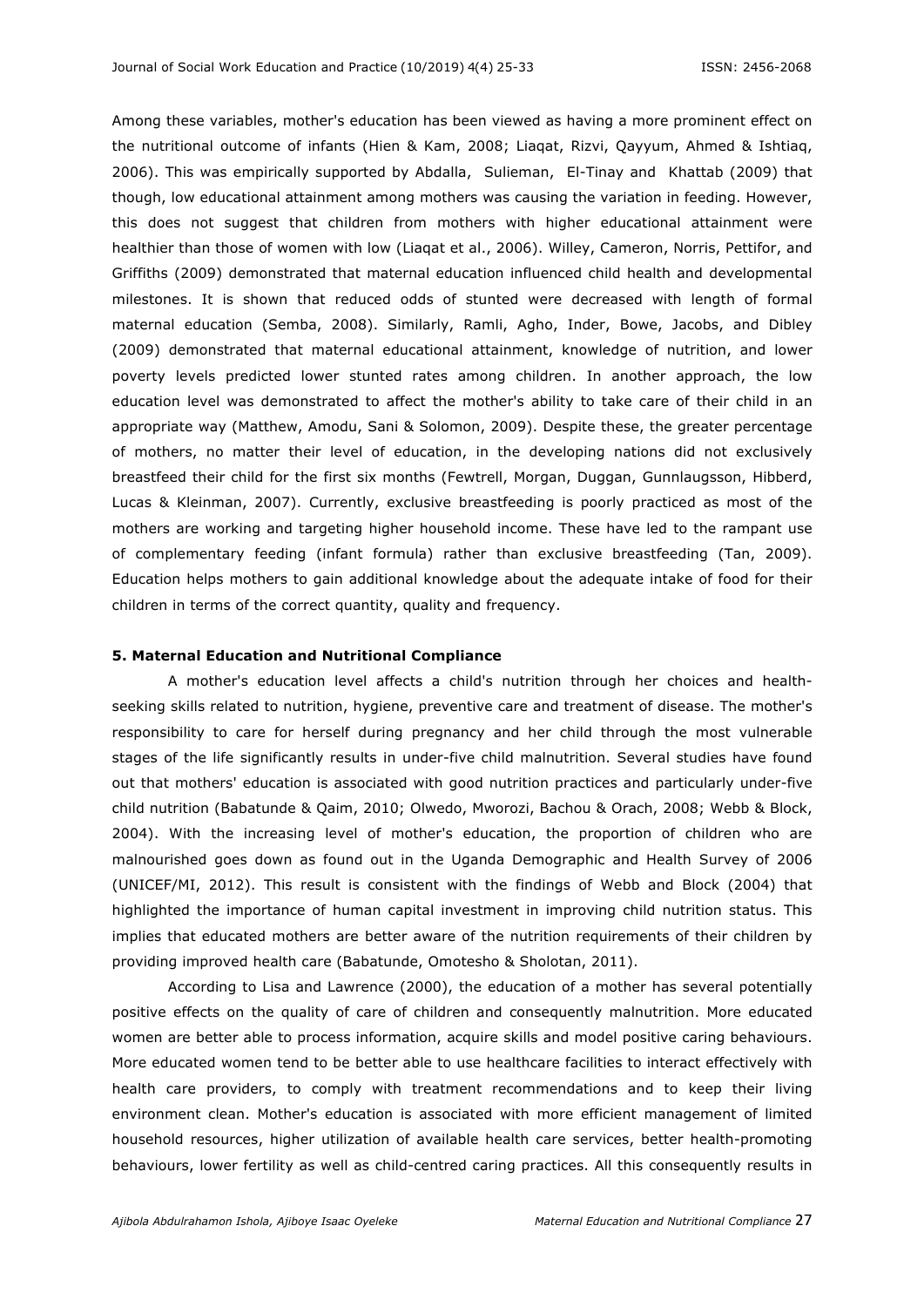a reduction in malnutrition among under-five children (Nguyen and Kam, 2008). In Abeokuta and its environs, it is essential to conduct this study as it will provide empirical knowledge and a body of literature about the peculiarities of maternal education and nutritional compliance of mothers of children under-five years old.

### **6. Method**

A descriptive design was used for this study. The participants include mothers of underfive children attending five hospitals that include Federal Medical Centre, Abeokuta; General hospital, SokenuIjaye - Abeokuta; Sacred Heart Catholic Hospital, Lantoro; OlikoyeRansomeKuti Memorial Hospital, Asero and General Hospital, Odeda. Purposive sampling technique was used to select a total of 300 respondents for the study. Data was collected using a Self-structured questionnaire. Clearance was obtained from the Research and Ethical Committees of the Federal Medical Centre, Abeokuta.

Furthermore, permission to carry out the study was obtained from the parents. The data collected were analyzed using the percentage, mean and standard deviation to analyze the demographic characteristics of the respondents. For the inferential statistics, chi-square analysis was used to test the hypothesis at 0.05 level of significance.

#### **7. Results**

Table 1: Crosstab of Mothers's education and maternal knowledge of infant nutrition.

|                    |                     |             | Maternal Knowledge     | Total              | Chi-   | df | Sig. |
|--------------------|---------------------|-------------|------------------------|--------------------|--------|----|------|
|                    |                     | Poor        | Good                   |                    | Square |    |      |
| Education<br>level | No schooling        | 14 (63.6%)  | $8(36.4\%)$            | 22(100.0%          |        |    |      |
|                    | Primary education   | $1(33.3\%)$ | $2(66.7\%)$            | 3(100.0%) 66.76    |        | 3  | .000 |
|                    | Secondary education | $9(16.4\%)$ | 46(83.6%)              | 55(100.0%          |        |    |      |
|                    | Tertiary education  | $12(5.5\%)$ | 208(94.5%)             | 220(100.0<br>$%$ ) |        |    |      |
| Total              |                     |             | 36 (12.0%) 264 (88.0%) | 300<br>(100.0%     |        |    |      |

 $(X^2$ cal = 66.76, df = 3, *p* < 0.05)

The result in Table 1, revealed that there was a significant association between education and Maternal knowledge of infant nutrition. The larger percentage of respondents with and tertiary education reported good knowledge about infant nutrition  $(x^2 (2) = 66.758, p < .05)$ . The result shows that there is a significant relationship between mothers' level of education and maternal knowledge of infant nutrition. The null hypothesis is therefore rejected ( $X^2$ cal = 66.758,  $X^2$ crit = 7.18 at 0.05 level of significance). The findings indicate that there is a significant association between mothers' educational attainment and knowledge of hygienic, nutritional behaviour.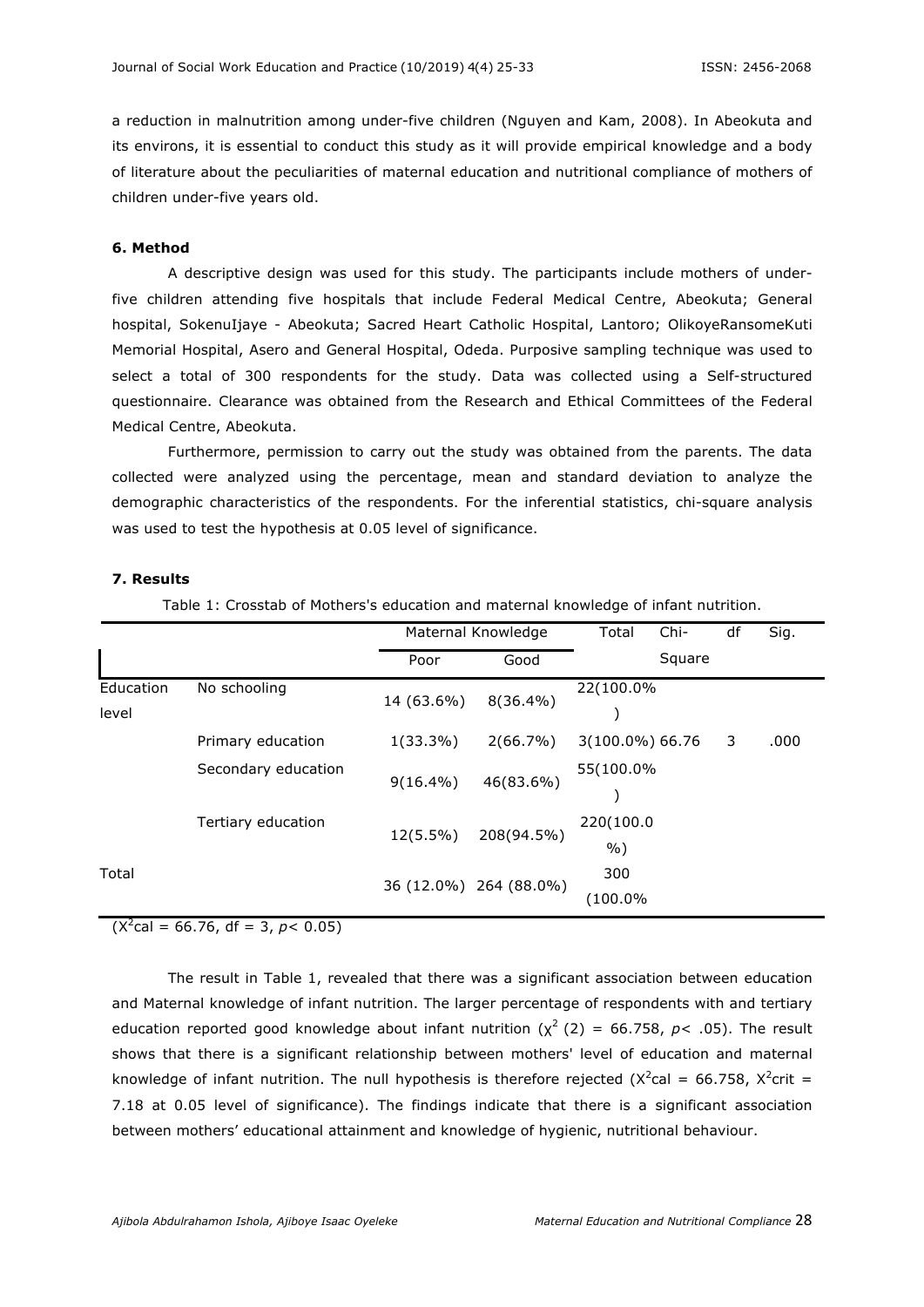|                    |                    | Mothers' nutritional |                | Total       | Chi-   | df | Sig. |
|--------------------|--------------------|----------------------|----------------|-------------|--------|----|------|
|                    |                    | compliance           |                |             | Square |    |      |
|                    |                    | Compliant            | Non-compliance |             |        |    |      |
| Education<br>level | No schooling       | $3(13.6\%)$          | 19 (86.4%)     | 22          |        |    |      |
|                    |                    |                      |                | $(100.0\%)$ |        |    |      |
|                    | Primary education  | $2(66.7\%)$          | $1(33.3\%)$    | 3           | 11.02  | 3  | .000 |
|                    |                    |                      |                | $(100.0\%)$ |        |    |      |
|                    | Secondary          | 16                   | 39 (70.9%)     | 55          |        |    |      |
|                    | education          | $(29.1\%)$           |                | $(100.0\%)$ |        |    |      |
|                    | tertiary education | 33                   | 187 (85.0%)    | 220(100.0   |        |    |      |
|                    |                    | $(15.0\%)$           |                | $%$ )       |        |    |      |
| Total              |                    | 54                   | 246 (82.0%)    |             |        |    |      |
|                    |                    | $(18.0\%)$           |                | $(100.0\%)$ |        |    |      |

# **Table 2: Crosstab of Mothers knowledge and education and Mothers' nutritional compliance.**

 $(X^2$ cal = 11.02, df = 3, *p* < 0.05)

Table 2 revealed that there was a significant association between mothers' education and nutritional compliance. The larger percentage of respondents with primary (66.7%) and secondary (15%) and tertiary education (85%) reported more compliance than mothers without any formal schooling. The results show that there is a significant relationship between mothers' level of education and Mothers' nutritional compliance. The null hypothesis is therefore rejected  $(X^2cal - s)$ 11.02,  $X^2$ crit = 7.81 at 0.05 level of significance).

|  |  | Table 3: Crosstab of Mothers knowledge and Mothers' nutritional compliance. |  |
|--|--|-----------------------------------------------------------------------------|--|
|  |  |                                                                             |  |

|                      |      | Mothers' nutritional compliance |                | Total        | Chi- | df | Sig.   |
|----------------------|------|---------------------------------|----------------|--------------|------|----|--------|
|                      |      | Compliant                       | Non-compliance | Square       |      |    |        |
| Education level Poor |      | $9(25.0\%)$                     | 27(75.0%)      | 36 (100.0%)  |      |    |        |
|                      | Good | 45(17.0%)                       | 219 (83.0%)    | 264 (100.0%) | 6.76 |    | $-.05$ |
| Total                |      | 54 (18.0%)                      | 246 (82.0%)    | 300 (100.0%  |      |    |        |

 $(X^2$ cal = 6.76, df = 1, *p* < 0.05)

Result in Table 3, revealed that there was a significant association between knowledge of infant nutrition and Mothers' nutritional compliance. The larger percentage of respondents with good knowledge of infant nutrition reported the highest compliance rate. This shows that there is a significant relationship between knowledge of infant nutrition and Mothers' nutritional compliance. The null hypothesis is therefore rejected (X<sup>2</sup>cal = 6.76, X<sup>2</sup>crit = 3.84 at 0.05 level of significance). These findings are similar to the findings of Maziya-Dixion et al., (2004) that maternal knowledge plays significantly in mothers nutritional value and decision to implement nutritional information. Also, the findings support the study of Block and Peracchio (2006) that there are significant associations between nutrition knowledge and nutritional decisions.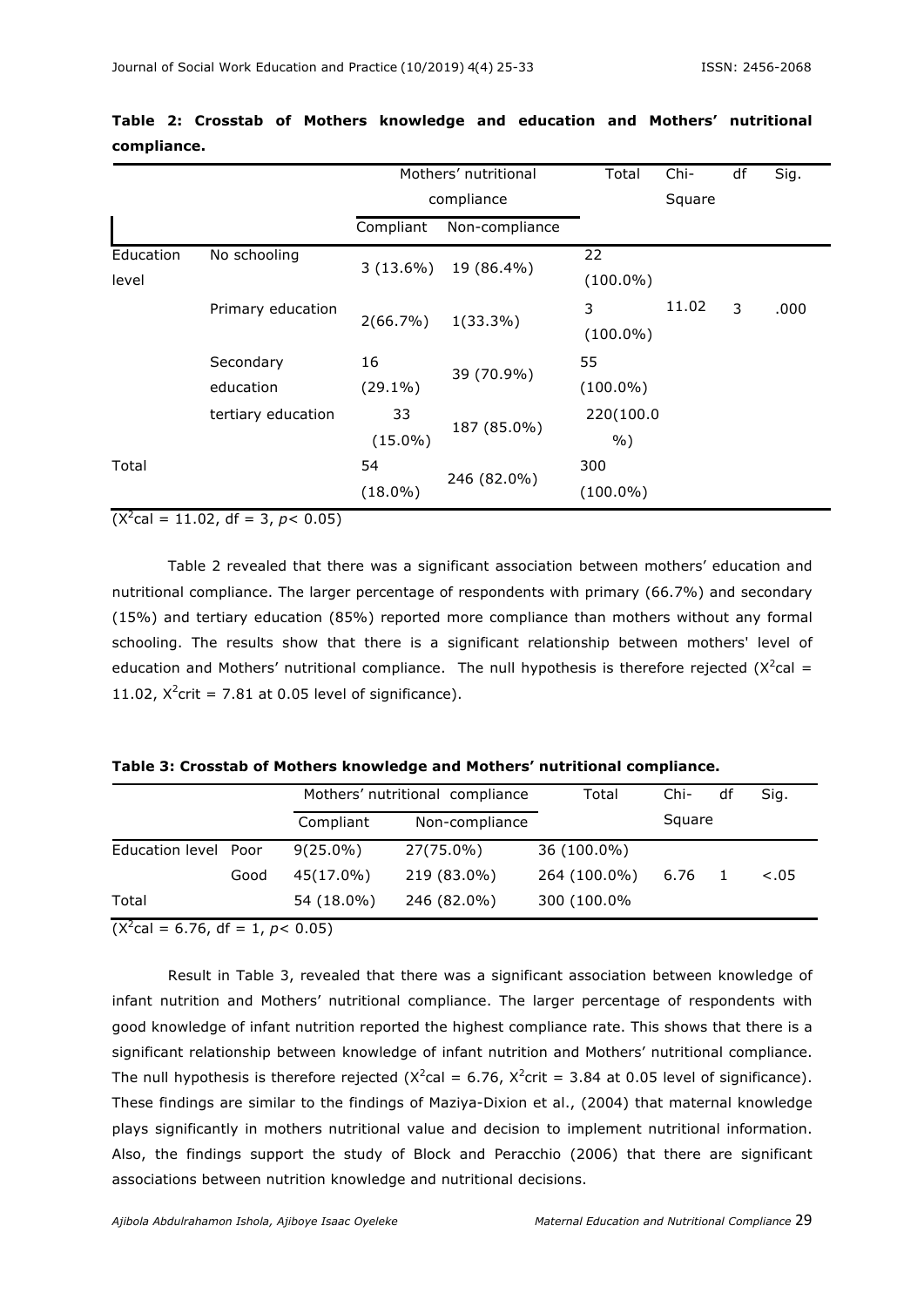#### **8. Discussion**

The result shows that there is a significant relationship between mothers' level of education and maternal knowledge of infant nutrition. The findings indicate that there is a significant association between mothers' educational attainment and knowledge of hygienic, nutritional behaviour. This finding is similar to Spronk, Kullen, Burdon, and O'Connor (2014) that education improves the knowledge and nutritional habit of mothers of the infant. In addition to that, the finding supports the study of Bonsmann and Wills (2012) that mothers with secondary and tertiary education have more access to knowledge and information than mothers who did not attend any formal schooling. The null hypothesis is, therefore rejected. This finding is similar to the findings of Miller and Cassady (2012) that education is particularly useful when deciding on nutritional value and the decision to implement nutritional information. Also the finding supports the study of Walker, Holte, Spratford, Oleson, Van Buren, Bentler, Roush, and Moeller (2014) that maternal education has a significant influence on the outcome of the children as child mortality rates are about five times higher among the less educated group due to several factors such as better hygiene, improved nutrition and feeding practices, and timely medical intervention. The null hypothesis is, therefore rejected. This finding is similar to the findings of Maziya-Dixion, Akinyele, Oguntona, Nokoe, Sanusi and Harris (2004) that maternal knowledge plays significantly in mothers' nutritional value and decision to implement nutritional information. Also, the findings support the study of Nuss, Freeland-graves, Clarke, Klohe-lehman, and Milani (2007) that there is a significant association between nutrition knowledge and nutritional decisions.

#### **9. Conclusion**

The study examined the role of knowledge and education in nutritional compliance for mothers of under-five years old children. Mothers' educational status and nutritional knowledge were associated with dietary compliance, despite the increasing non-compliance among mothers with lower educational levels in urban centers. Factors that determine the decisions of parents to adhere to health recommendations for their infant were greatly influenced by education and nutritional knowledge. Mothers suspected to be poorly compliant may require specialized and repeated education at an early stage of child development. These mothers have to be encouraged to do something good for their child's immediate and future health.

### **10. Implications of study to social work practice**

This study has implications for social work practice as it emphasis the professional obligation of social workers in bringing about positive changes in the nutritional needs of children under five as they belong to the vulnerable members of the society. More importantly, the role of the social worker in influencing social policy that could be actualized through awareness creation in issues affecting infant nutrition among policymakers and the general populace. The right attitude toward nutritional value among mothers is also created through nutritional education and the development of capacities for problem-solving. The elimination of cultural practices that are detrimental to the development of infants can be achieved through social work activities that involve enlightenment campaigns/programmes using pamphlets, radio and TV jingles to educate mothers on best practices in infant nutrition.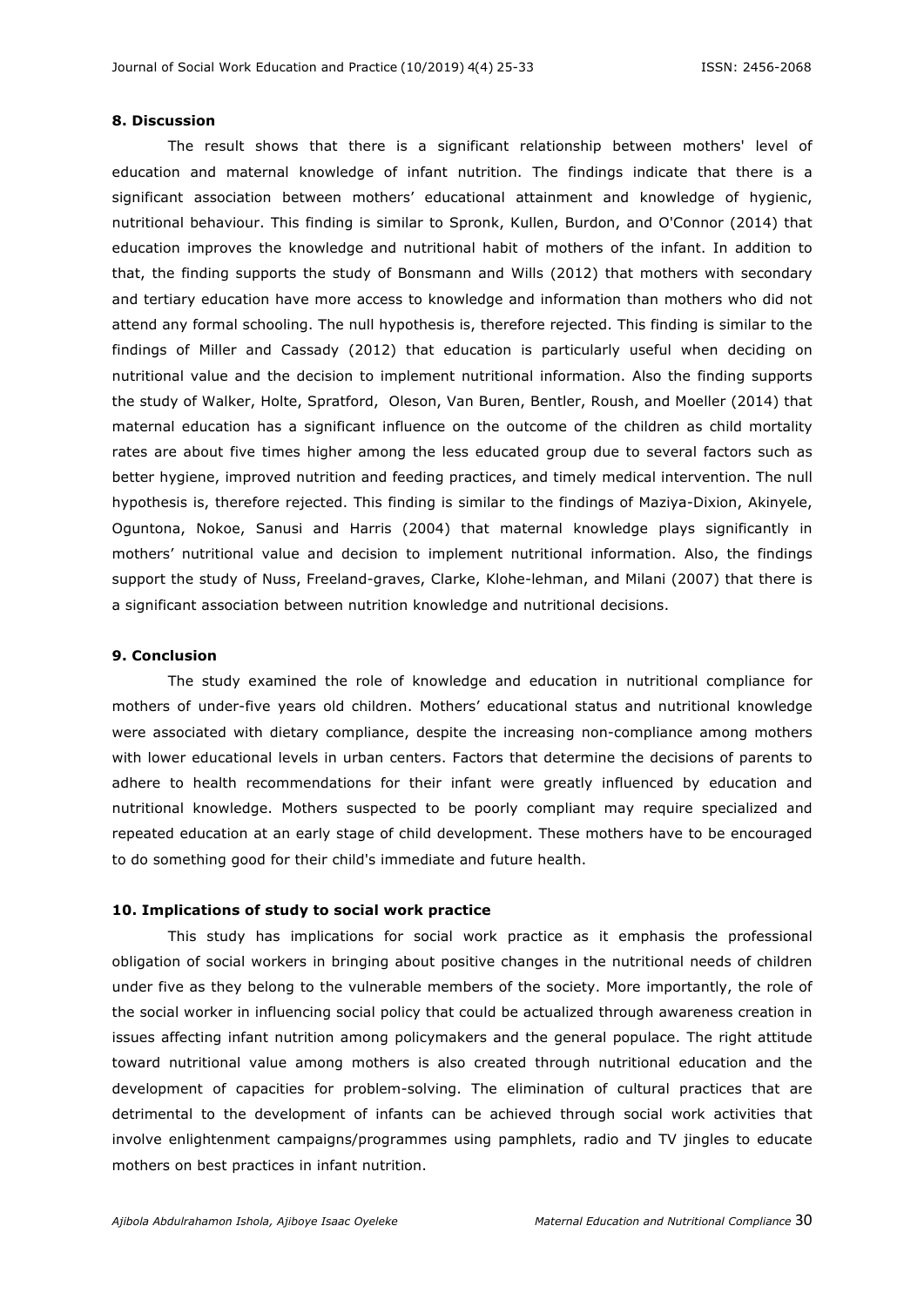#### **11. Recommendations**

1. There is a need for aggressive promotion of nutritional knowledge and compliance in the urban centers.

2. Mothers should be encouraged to give a choice of foods for their children, especially from animal protein, fruits, and vegetable groups in urban communities.

3. Health care providers and community-level service providers should be trained to provide counselling and support to women during pregnancy, delivery, immediate postpartum, up to the moment their children are about two years of age.

#### **References**

- Abdalla, M.A., S.A. Sulieman, A.H. El-Tinay & A.G.H. Khattab, (2009). Socio-economic aspects are influencing food consumption patterns among children under the age of five in the rural area of Sudan. *Pakistan Journal of Nutrition*. 8: 653-659.
- Aggarwal, A., S. Verma, M. Faridi & Dayachand (2008). Complementary feeding-reasons for inappropriateness in timing, quantity and consistency. *Indian Journal Pediatric*, 75: 49-53.
- Amuta, E.U. and R.S. Houmsou, (2009). Assessment of the nutritional status of school children in makurdi, Benue State. *Pakistan Journal of Nutrition*, 8: 691-694
- Babatunde, R.O., Omotesho, O.A. & Sholotan, O.S. (2011). Socio-economics characteristics and food security status of farming households in Kwara State, North-central Nigeria *Pakistan Journal of Nutrition, 6*, 49-58.
- Babatunde, R.O. & Qaim, M. (2010). Impact of off-farm income on food security and nutrition in Nigeria. *Food Policy,* 35,
- Bonsmann, S, & Wills, J. (2012) Nutrition labeling to prevent obesity: reviewing the evidence from Europe. *Current Obesity Reports, 1*(3):134–140.
- Eck, L.H, Klesges, R.C, & Hanson, C.L. (1989). Recall of a child's intake from one meal: are parents accurate? *Journal of. American Diet. Association. 89*:784–789
- Fewtrell, M.S., J.B. Morgan, C. Duggan, G. Gunnlaugsson, P.L. Hibberd, A. Lucas & R.E. Kleinman, (2007). Optimal duration of exclusive breastfeeding: What is the evidence to support current recommendations?. *American Journal of Clinical. Nutrition*. 85: 635S-638S.
- Hendricks, K., R. Briefel, T. Novak & P. Ziegler, (2006). Maternal and child characteristics associated with infant and toddler feeding practices. *Journal of American Diet. Association*., 106: 135-148.
- Hien, N.N. & S. Kam, (2008). Nutritional status and the characteristics related to malnutrition in children under five years of age in Nghean, Vietnam. *Journal of Preventive Medicine Public Health*, 41: 232-240.
- Hien, N.N. & N.N. Hoa, (2009). Nutritional status and determinants of malnutrition in children under three years of age in Nghean, Vietnam. *Pakistan Journal of Nutrition, 8*: 958-964.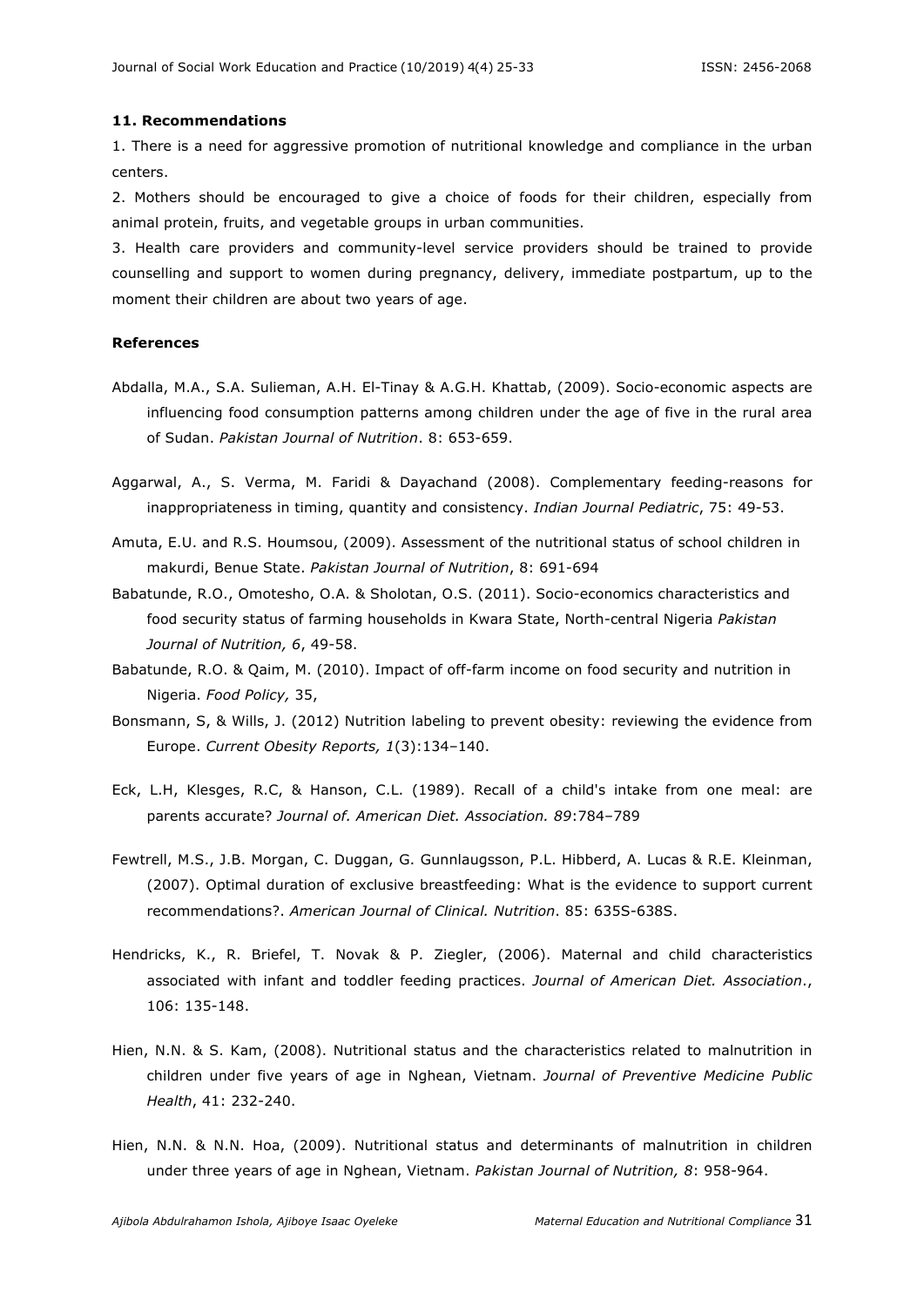- Hong, R., J.E. Banta & J.A. Betancourt, (2006). Relationship between household wealth inequality and chronic childhood under-nutrition in Bangladesh. *International Journal of Equity Health, 5*(10).
- Huybrechts, S. (2008). The relationship of breakfast skipping and type of breakfast consumption with nutrient intake and weight status in children and adolescents: The National Health and Nutrition Examination Survey 1999-2006. *Journal of America Dietary Association*. 110, 869– 878
- Kamal, S.M.M. (2011). Socio-economic determinants of severe and moderate stunting among under-five children of rural Bangladesh. *Malaysian Journal of Nutrition*, 17: 105-118.
- Liaqat, P., M.A. Rizvi, A. Qayyum, H. Ahmed & N. Ishtiaq, (2006). Maternal education and complementary feeding. *Pakistan Journal of Nutrition, 5*: 563-568.
- Lisa, C. S & Lawrence, H. (2000). Explaining child malnutrition in developing countries: a crosscountry analysis. *International Food Policy Research Institute* 2033 K Street, N.W. Washington, D.C. 20006 U.S.A
- Matthew, A.K., A.D. Amodu, I. Sani & S.D. Solomon, (2009). Infant feeding practices and nutritional status of children in North-Western Nigeria. *Asian Journal of Clinical Nutrition*, 1: 12-22.
- Maziya- Dixon B, I O Akinyele, E B Oguntona, S Nokoe, R A Sanusi & E Harris (2004). Nigeria Food Consumption and Nutrition Survey, 2001-2003, IITA, Ibadan.
- Miller, L.M.S, & Cassady D.L. (2012). Making healthy food choices using nutrition facts panels. The roles of knowledge, motivation, dietary modifications goals, and age *Appetite, 59* (1), pp. 129-139
- Nguyen, N.H & Kam, S. (2008). Nutritional status and the characteristics related to malnutrition in children under-five years of age in Nghean, Vietnam. *Journal of Preventive Medicine and Public Health, 41*(4): 232-240
- Nuss, H., Freeland-graves, J., Clarke, K., Klohe-lehman, D., & Milani, T.J. (2007). Greater Nutrition Knowledge Is Associated with Lower 1-Year Postpartum Weight Retention in Low-Income Women. *Journal of America Diet Association* 2007; 107(10):1801-1806.
- Olwedo MA, Mworozi E, Bachou H, & Orach CG (2008). Factors associated with malnutrition among children in internally displaced person's camps, Northern Uganda. Africa. *Health Science. 8*(4):244
- Ramli, K.E. Agho, K.J. Inder, S.J. Bowe, J. Jacobs & M.J. Dibley, (2009). Prevalence and risk factors for stunting and severe stunting among under-fives in North Maluku province of Indonesia. *BMC Pediatric, 9*, 10.1186/1471-2431-9-64
- Semba RD. (2008). Vitamin A and immunity to viral, bacterial and protozoan infections. *Proc Nutrition Society 58*, 719–727.
- Spronk I., Kullen C., Burdon C., & O'Connor H (2014). Relationship between nutrition knowledge and dietary intake. *Britain Journal of Nutrition*. 111:1713–1726.
- Tan, K.L., (2009). Factors associated with non-exclusive breastfeeding among 4-week post-partum